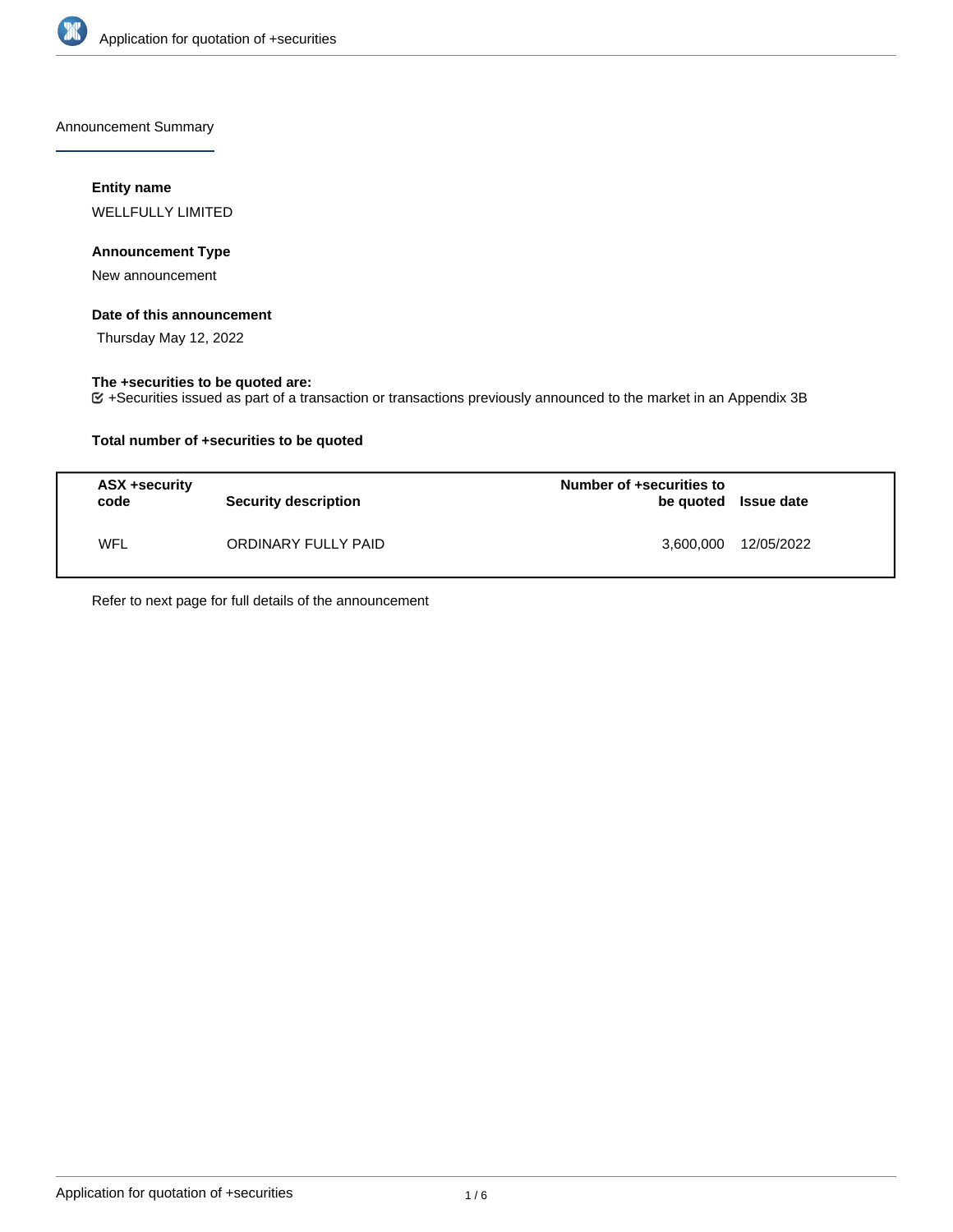

Part 1 - Entity and announcement details

## **1.1 Name of entity**

WELLFULLY LIMITED

We (the entity named above) apply for +quotation of the following +securities and agree to the matters set out in Appendix 2A of the ASX Listing Rules.

**1.2 Registered number type** ABN

**Registration number** 72056482636

**1.3 ASX issuer code** WFL

**1.4 The announcement is**

New announcement

### **1.5 Date of this announcement**

12/5/2022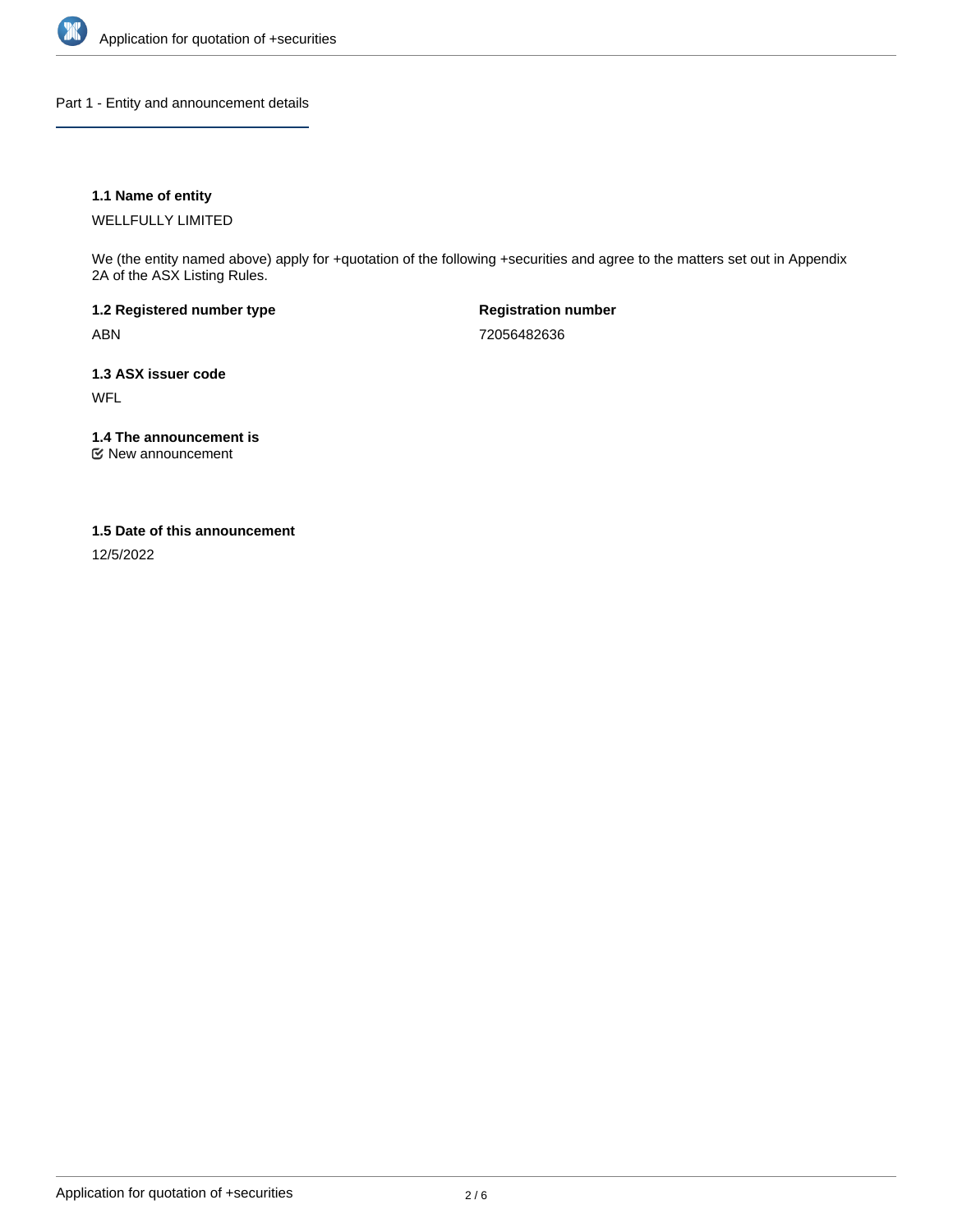

# Part 2 - Type of Issue

## **2.1 The +securities to be quoted are:**

+Securities issued as part of a transaction or transactions previously announced to the market in an Appendix 3B

#### **Previous Appendix 3B details:**

| <b>Announcement Date and</b><br>Time | <b>Announcement Title</b>                   | Selected Appendix 3B to submit quotation<br>reauest |  |
|--------------------------------------|---------------------------------------------|-----------------------------------------------------|--|
| 10-Mav-2022 09:48                    | New - Proposed issue of securities -<br>WFL | A placement or other type of issue                  |  |

**2.3a.2 Are there any further issues of +securities yet to take place to complete the transaction(s) referred to in the Appendix 3B?** No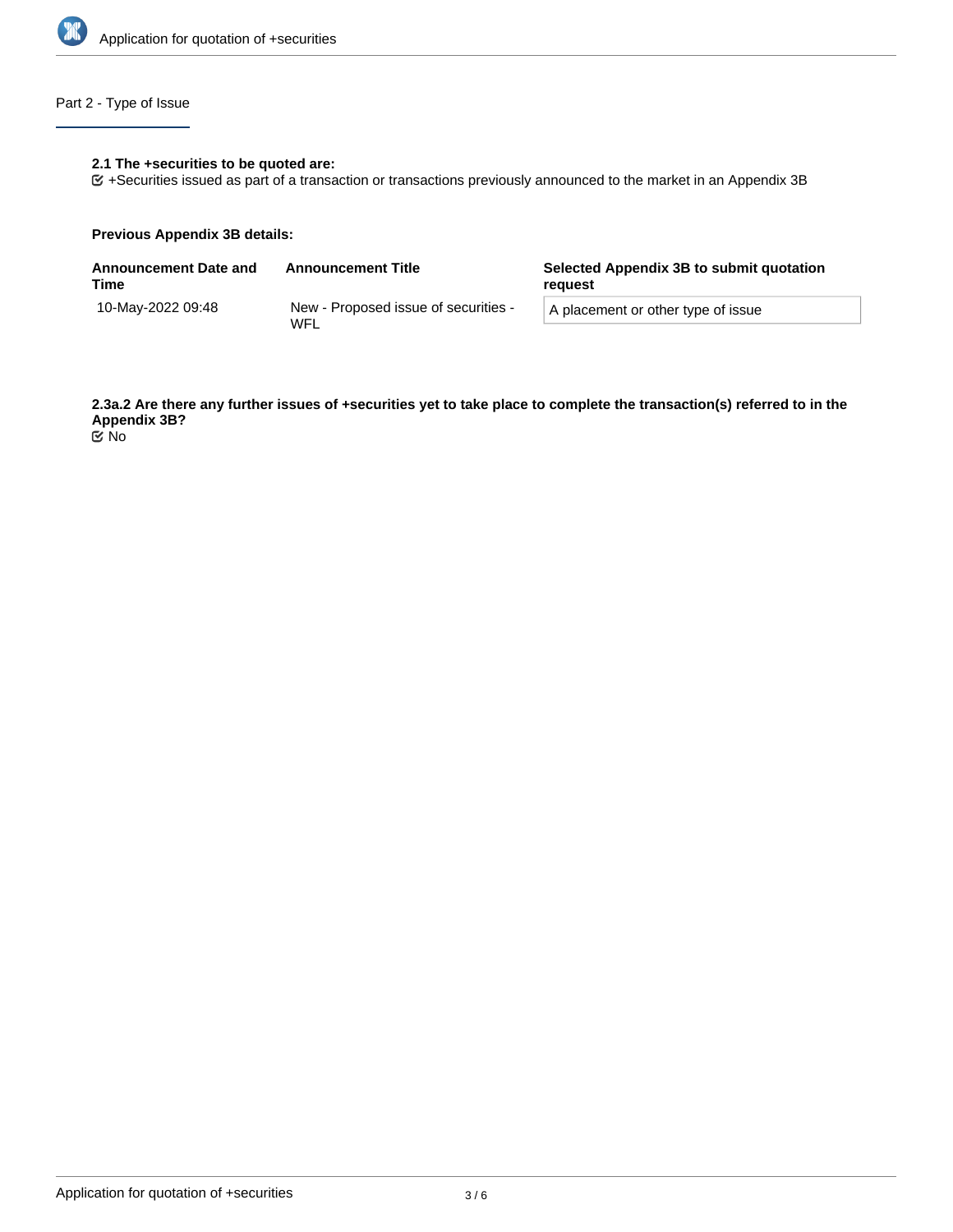

Part 3A - number and type of +securities to be quoted where issue has previously been notified to ASX in an Appendix 3B

#### Placement Details

**ASX +security code and description**

WFL : ORDINARY FULLY PAID

**Issue date**

12/5/2022

Distribution Schedule

**Provide a distribution schedule for the new +securities according to the categories set out in the left hand column including the number of recipients and the total percentage of the new +securities held by the recipients in each category.**

| Number of +securities held | <b>Number of holders</b> | Total percentage of +securities held<br>For example, to enter a value of 50%<br>please input as 50.00 |
|----------------------------|--------------------------|-------------------------------------------------------------------------------------------------------|
| $1 - 1,000$                |                          | %                                                                                                     |
| $1,001 - 5,000$            |                          | $\%$                                                                                                  |
| $5,001 - 10,000$           |                          | %                                                                                                     |
| 10,001 - 100,000           |                          | $\frac{0}{0}$                                                                                         |
| 100,001 and over           |                          | $\%$                                                                                                  |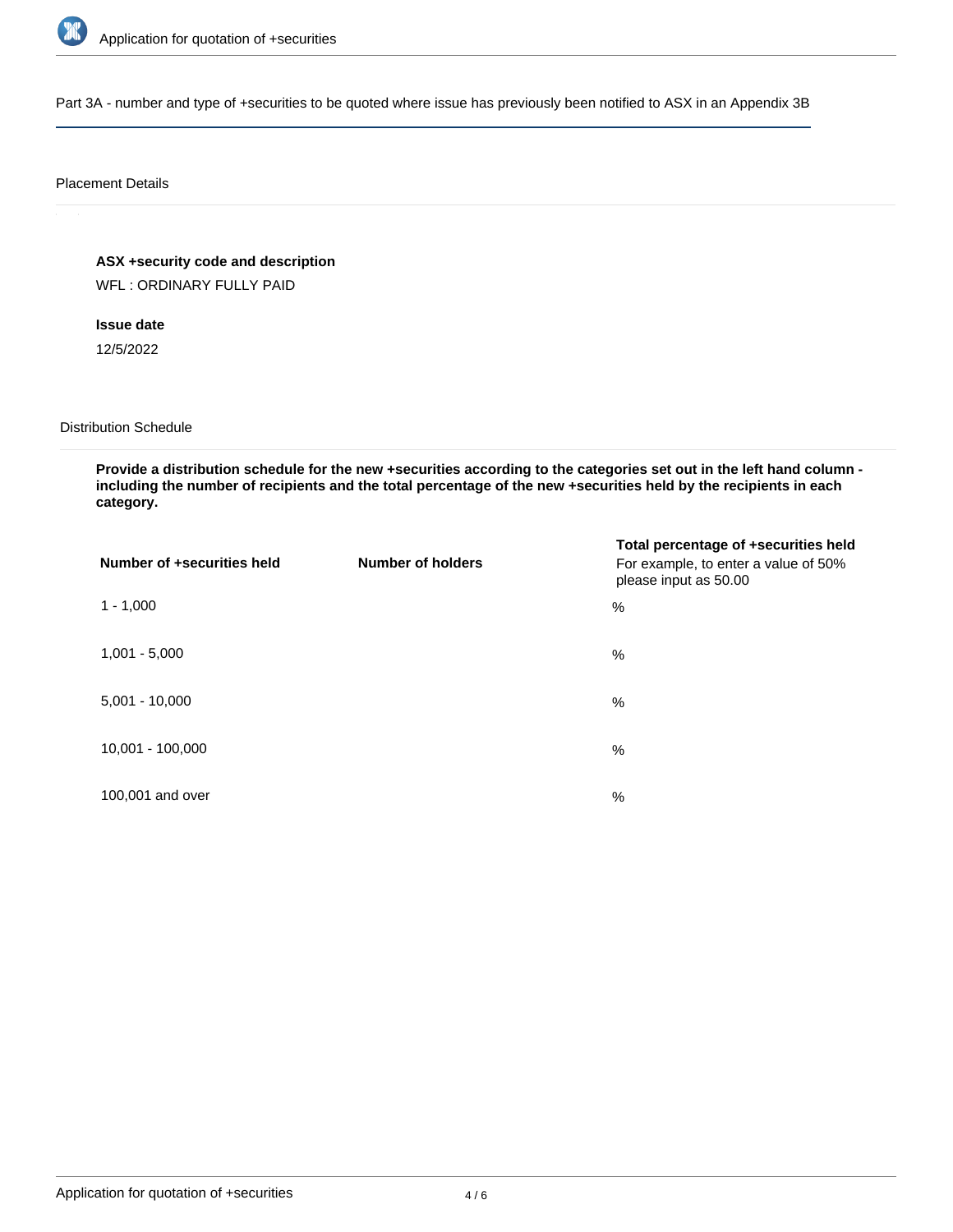

Issue details

| Number of +securities to be quoted<br>3,600,000                                                                                    |                                        |  |  |  |
|------------------------------------------------------------------------------------------------------------------------------------|----------------------------------------|--|--|--|
| Are the +securities being issued for a cash consideration?<br>$\mathfrak C$ Yes                                                    |                                        |  |  |  |
| In what currency is the cash consideration being paid?                                                                             | What is the issue price per +security? |  |  |  |
| AUD - Australian Dollar                                                                                                            | AUD 0.08000000                         |  |  |  |
| Any other information the entity wishes to provide about the +securities to be quoted<br>As per Appendix 3B lodged on 10 May 2022. |                                        |  |  |  |